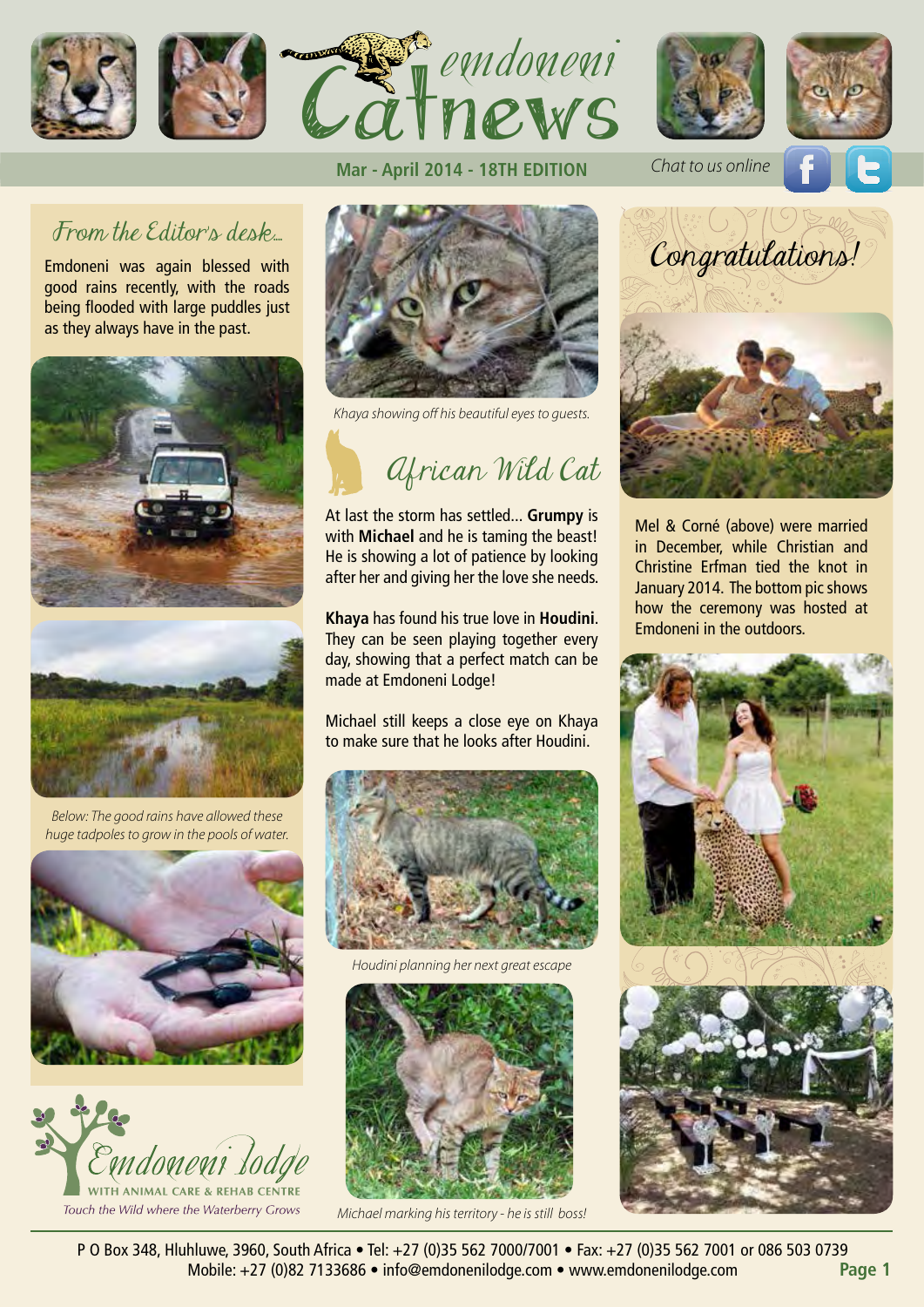



*Moya relaxing in the sun.*

Cheetah

**Sky** and **Shadow** are growing into such nice young boys. They are probably the best out of the cheetah to take great 'selfies' with during a visit.

**Zera** is ready for the real deal! She wants to live in real wild Africa, showing us every day. Stalking the impala, only a fence prevents her from making that kill.

**Autumn** is the real lady of Emdoneni! Always pleasant and never naughty, she does not grab her food but allows you to hand it to her just like a well-mannered lady. She is always friendly to the guests and loves their full attention.

**Juba** and **Moya** - everyday is a fun day as they continue growing into they own. They are always showing us their own personalities and what they made of. Being gentle with kids and playing rough with the rangers!





*Above and below: Vetinerian Dr Mike Toft treats the cheetah while sedated and clips their nails.*



Dr Mike Toft (a wildlife Vet in Zululand) paid a visit and darted all cats to perform liver, kidney and other organ tests. He also checked if the females are fertile or not, for which we wait results. All cats in the project were injected against rabies and received other important medications.

This all left Emdoneni with a substantial vet bill, which thankfully we are able to pay due to continued support from the public through the day visits.



*Juba and Moya still love riding on the back of the farm bakkie, as they did when young.*



The two boys still love Louis' bakkie. As soon as they see it they go crazy as they want to climb in the back for a ride. It is quite special to us as their 'human' parents that they still remember the time when they went for drives on the farm when smaller.

Juba managed to get out of the enclosure the other day and went for a walk around the farm. It seemed that no one could get him back. But as soon as Louis stopped with the bakkie, he climbed in and went for a drive back to Moya. That is special, is it not?



*Everyone goes through a lot of stress when the cats are put to sleep for vet treatments and it is an anxious wait until they wake up again.*

*zzzzzzz....*



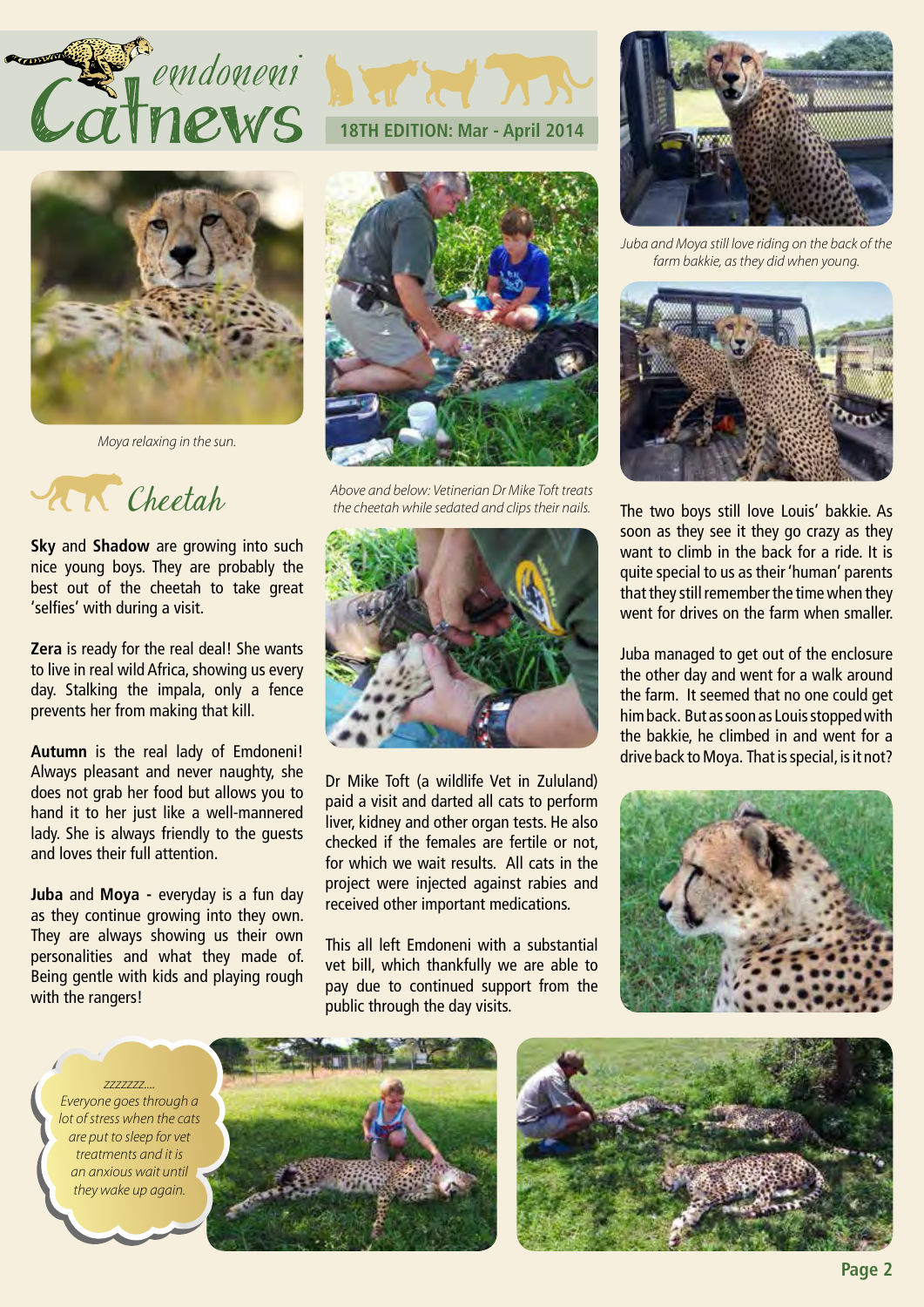



*Noah looking to see where the food is*



Where do we begin?

The day had come for **Bruce** and **Muhle**. They were released into Mkhuze Nature reserve. What a great achievement for the project!



*Louis and Cecillie Nel with the crate transporting the serval to the release.*



*Opening the crate...*



*The dash to freedom in the wild.*

# **18TH EDITION: Mar - April 2014**



*Spotty giving visitors a smile from the treetop*

**Sheila, Jane** & **Spotty** have been stealing the hearts of visitors during tours. Spotty catches her food in mid-air, Sheila picks out her own dinner from the basket and Jane lifts her back to make herself look big!

**Noah** has been giving guests a fright when he runs past them to collect his food. But he is actually quite harmless and just showing off how elegantly he runs.

**Canessa, Mafuta and Cassidy** are all growing up and looking very well, still playing with every insect that they discover. Plus they investigate every Amarula fruit that falls and gets in their way! They have moved into a bigger enclosure were they can climb trees and have more room to move and hone their natural skills.

**Summer** is showing everyday that when she grows up, she will go back into the wild. She shows all the natural abilities that she needs to have to be able to survive on her own, which is very encouraging.

*A guest makes friends with one of the serval*





Touch the Wild where the Waterberry Grows



*Spotty showing us her agility in the tree*



*Jane running after her food*



*Muhle showing that she is ready for release!*



*An endangered African Rock Python (the largest snake species found in Southern Africa) was discovered on the farm and later released back into its natural habitat. They are not considered dangerous.*